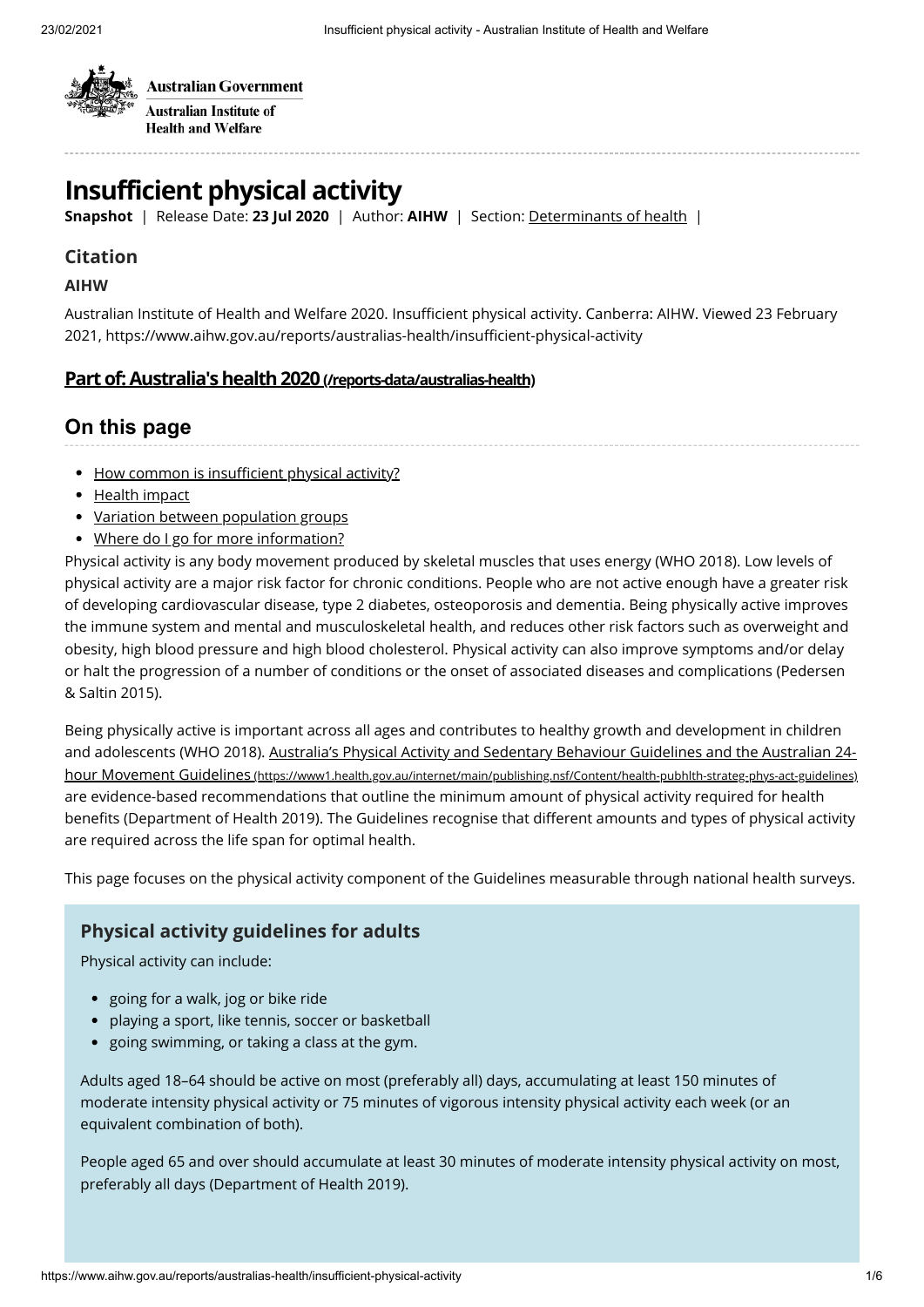23/02/2021 Insufficient physical activity - Australian Institute of Health and Welfare

[See Australia's Physical Activity and Sedentary Behaviour Guidelines for Adults \(18–64 years\)](https://www1.health.gov.au/internet/main/publishing.nsf/Content/health-pubhlth-strateg-phys-act-guidelines#npa1864) (https://www1.health.gov.au/internet/main/publishing.nsf/Content/health-pubhlth-strateg-phys-act-guidelines#npa1864) and Physical Activity Recommendations for Older Australians (65 years and older) [\(https://www1.health.gov.au/internet/main/publishing.nsf/Content/health-pubhlth-strateg-phys-act-guidelines#npa%2065\)](https://www1.health.gov.au/internet/main/publishing.nsf/Content/health-pubhlth-strateg-phys-act-guidelines#npa%2065)

Information on physical activity for adults is based on self-reported data from the Australian Bureau of Statistics (ABS) 2017–18 National Health Survey. The survey relies on people accurately remembering their physical activity levels, which can introduce recall bias and lead to over- or underestimations of the amount of physical activity completed.

Insufficient physical activity is captured here as:

- for adults aged 18–64: not completing 150 minutes of moderate to vigorous activity (where time spent on vigorous activity is multiplied by 2) across 5 or more days a week
- for adults aged 65 and over: not completing 30 minutes or more of physical activity on at least 5 days each week.

## **How commonis insufficient physical activity?**

## **Adults**

Based on self-reported data from the 2017–18 National Health Survey, more than half of adults (55%) didn't participate in sufficient physical activity (AIHW 2019b). Women were more likely than men to be insufficiently active (59% compared with 50%).

The rate of insufficient physical activity generally increases with age-less than half of those aged 18-24 were insufficiently active (41% of men and 48% of women) compared with more than two-thirds of those aged 65 and over (69% of men and 75% of women) (Figure 1).

This figure shows that the prevalence of insufficient physical activity increases with age for both males and females. Among those aged 18-24, 41% of men and 48% of women were insufficiently active, while for those aged 65 and over 69% of men and 75% of women were insufficiently active.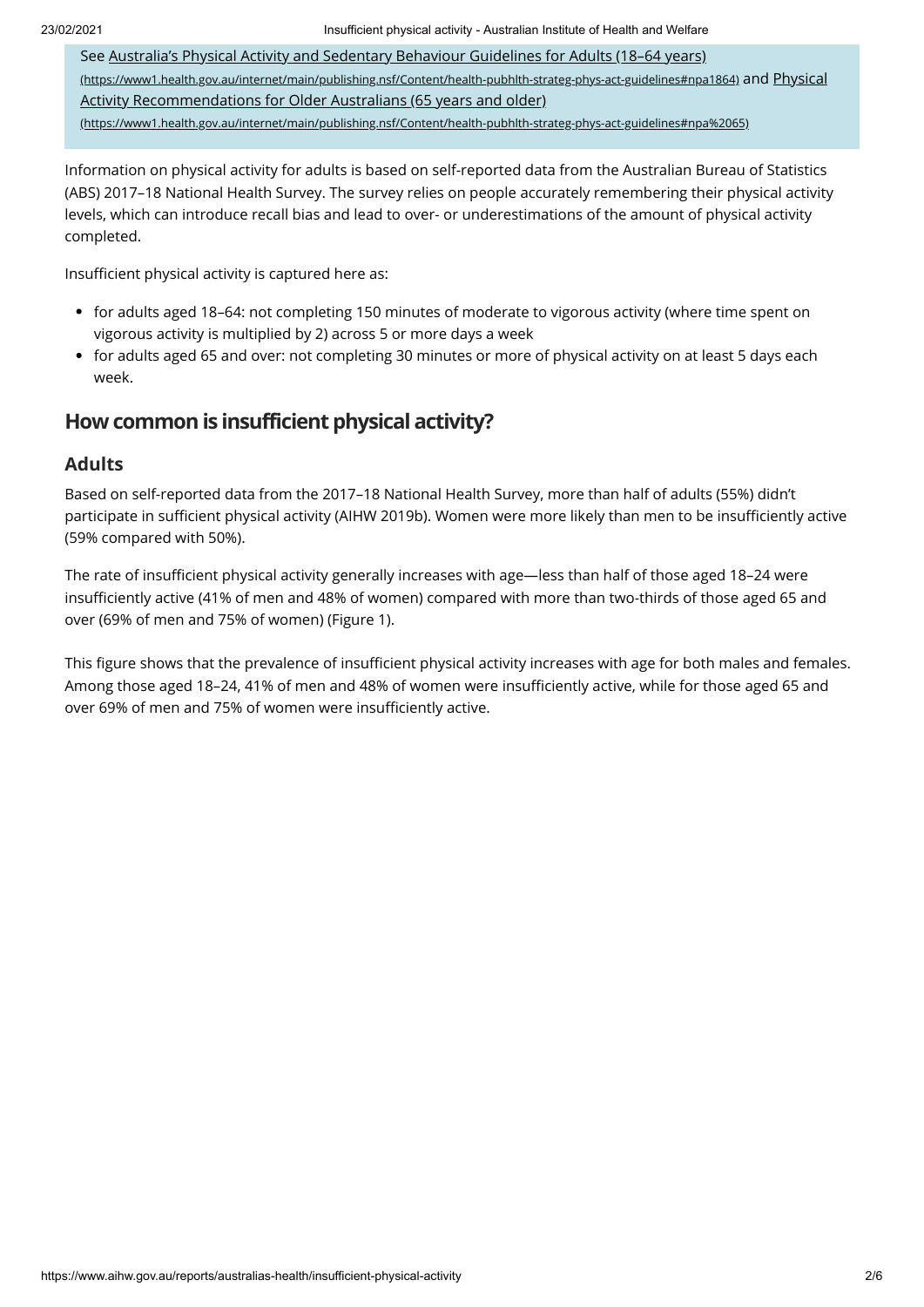#### Figure 1: Prevalence of insufficient physical activity among adults, by age and sex, 2017-18







Note: Physical Activity includes physical activity at work, walking for fitness, recreation, or sport; walking to get to or from places; moderate exercise; and vigorous exercise (multiplied by 2) in the week prior to interview. Data does not include people for whom this measure was not known or not applicable. Source: AIHW 2019a.

http://www.aihw.gov.au/

#### [Figure 1 data table \(129KB XLSX\)](https://www.aihw.gov.au/getmedia/44008365-0902-4404-9c9b-d935f9c1b9fe/Data-tables-Australia-s-health-2020-Insufficient-physical-activity-snapshot.xlsx.aspx)

### **Trends**

There was a slight decrease in the percentage of adults who were insufficiently active between 2007–08 and 2017– 18, after adjusting for age—from 69% to 65% (AIHW 2019b). However, rates did not change significantly between 2014–15 and 2017–18. These data exclude workplace physical activity as information on this was collected in 2017– 18 only.

### **Children and young people**

### **Physical activity guidelines for children and young people**

Physical activity for children includes:

- energetic play (such as climbing, running, jumping and dancing)
- going for a swim, walk, jog or bike ride
- $\bullet$ playing a sport like tennis, soccer or basketball

Children aged 2–5 (who have not yet started full-time schooling) should spend at least 180 minutes a day on a variety of physical activities, including energetic play, with no more than 60 minutes of screen time per day.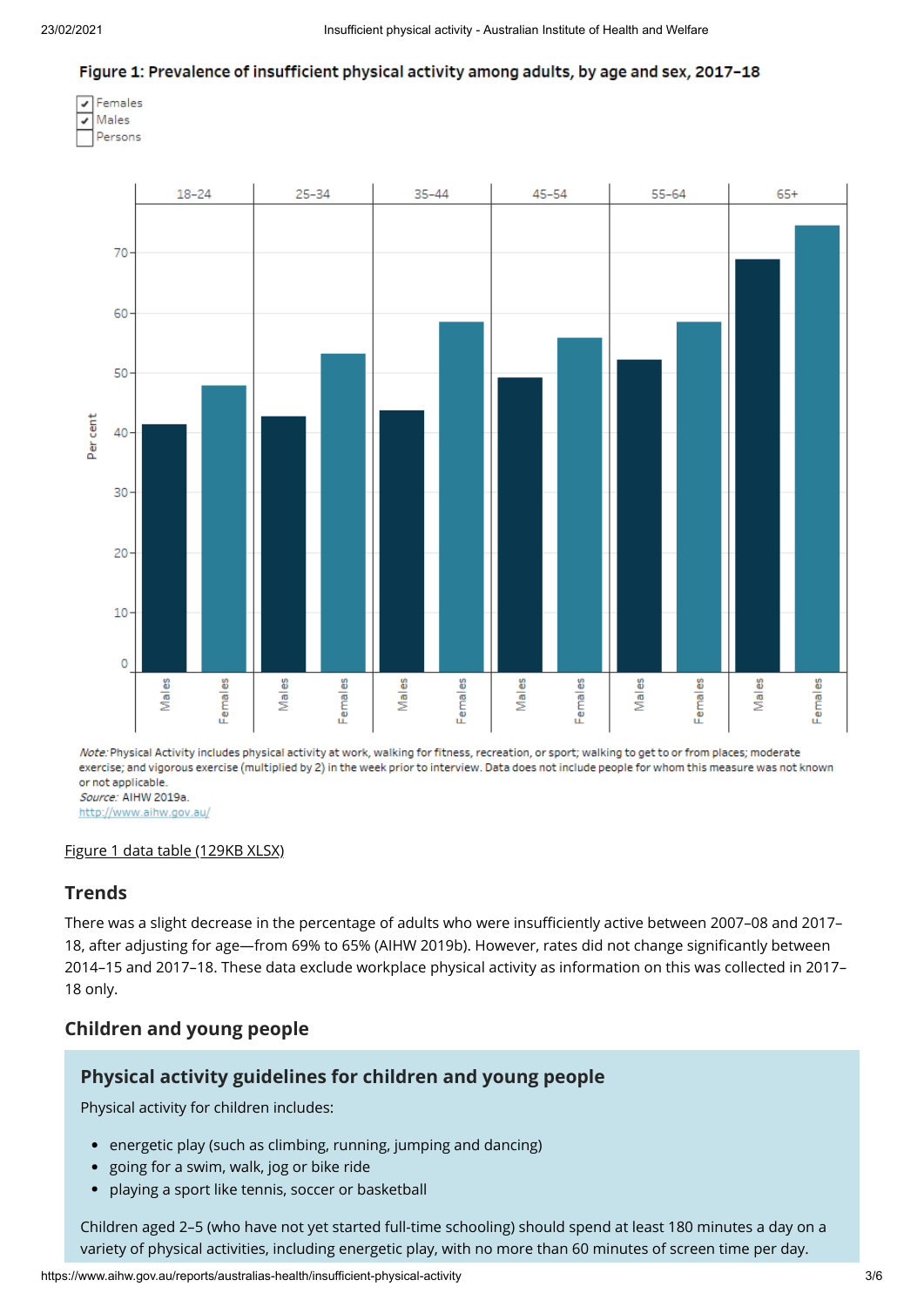23/02/2021 Insufficient physical activity - Australian Institute of Health and Welfare

Children and young people aged 5–17 should accumulate at least 60 minutes of moderate to vigorous activity per day, and no more than 120 minutes of recreational screen time per day (Department of Health 2019).

[See Australian 24-Hour Movement Guidelines for the Early Years \(Birth to 5 years\)](https://www1.health.gov.au/internet/main/publishing.nsf/Content/health-pubhlth-strateg-phys-act-guidelines#npa05) (https://www1.health.gov.au/internet/main/publishing.nsf/Content/health-pubhlth-strateg-phys-act-guidelines#npa05) and Australian 24-Hour Movement Guidelines for Children and Young People (5-17 years) [\(https://www1.health.gov.au/internet/main/publishing.nsf/Content/health-pubhlth-strateg-phys-act-guidelines#npa517\)](https://www1.health.gov.au/internet/main/publishing.nsf/Content/health-pubhlth-strateg-phys-act-guidelines#npa517).

The most recent data available on physical activity and sedentary screen time for children and young people aged 2 and over is from the ABS 2011–12 National Nutrition and Physical Activity Survey. However, under the Intergenerational Health and Mental Health Study, the ABS National Nutrition and Physical Activity Survey is scheduled to be conducted again in 2023.

In 2011–12, 83% of children aged 2–5, 88% of children aged 5–12, and 98% of young people aged 13–17 had not met the physical activity and sedentary behaviour guidelines on all 7 days in the previous week (AIHW 2018).

See Physical activity across the life stages (https://www.aihw.gov.au/reports/physical-activity/physical-activity-across-the-lifestages/contents) [for more information on the physical activity and sedentary behaviour of Australian children a](https://www.aihw.gov.au/reports/physical-activity/physical-activity-across-the-life-stages/contents)nd young people.

## <span id="page-3-0"></span>**Health impact**

In 2015, 2.5% of the disease burden in Australia could have been avoided if all people in Australia were sufficiently active (as defined in the Australian Burden of Disease Study) (AIHW 2019a).

The burden due to insufficient physical activity for associated diseases was:

- 19% for type 2 diabetes
- 17% for bowel cancer
- 16% for uterine cancer
- 14% for dementia
- 12% for coronary heart disease
- 11% for breast cancer
- 10% for stroke.

See [Burden of disease.](https://www.aihw.gov.au/reports/australias-health/burden-of-disease)

## <span id="page-3-1"></span>**Variation between population groups**

See [Health risk factors among Indigenous Australians](https://www.aihw.gov.au/reports/australias-health/health-risk-factors-among-indigenous-australians) for information on insufficient physical activity among Aboriginal and Torres Strait Islander Australians.

There were no significant differences in the prevalence of insufficient physical activity between remoteness areas for adults in 2017-18, after adjusting for age (AIHW 2019b). However, there were differences between socioeconomic areas—63% of adults in the lowest socioeconomic areas were insufficiently active compared with 48% in the highest, after adjusting for age (Figure 2). See [Rural and remote health](https://www.aihw.gov.au/reports/australias-health/rural-and-remote-health) and [Health across socioeconomic groups](https://www.aihw.gov.au/reports/adoptions/health-across-socioeconomic-groups).

This graph shows that the prevalence of physical activity was similar across remoteness areas—*Major cities* (54%), *Inner regional (53%), and Outer regional and remote (55%). It also shows the prevalence of insufficient physical activity* increased as disadvantage increased—from 48% for quintile 5 (highest socioeconomic areas) to 63% for quintile 1 (the lowest socioeconomic areas).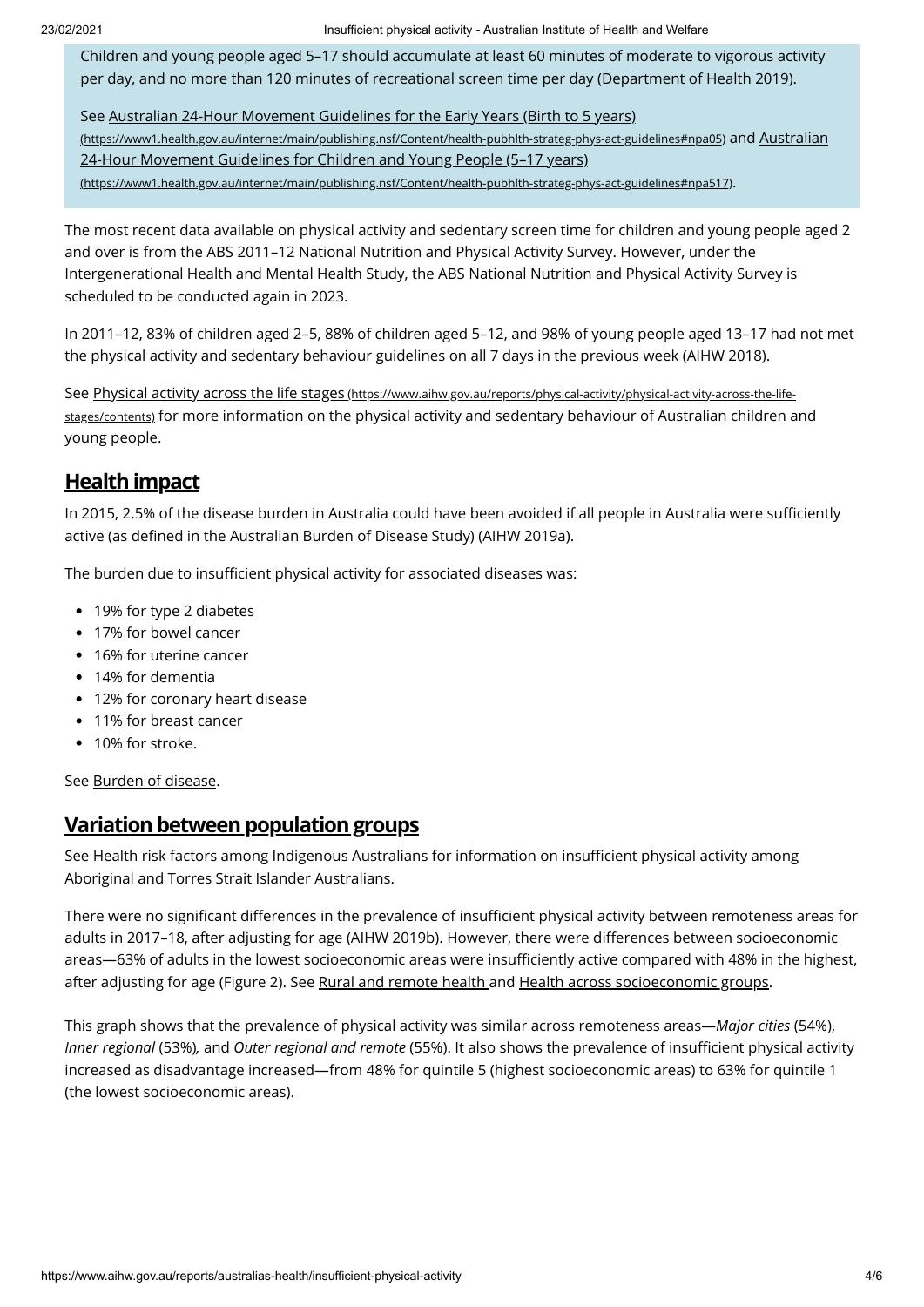



Notes:

1. Physical Activity includes physical activity at work, walking for fitness, recreation, or sport; walking to get to or from places; moderate exercise; and vigorous exercise in the week prior to interview. Data does not include people for whom this measure was not known or not applicable. 2. Rates are age-standardised to the 2001 Australian standard population. Source: AIHW 2019a.

http://www.aihw.gov.au/

[Figure 2 data table \(129KB XLSX\)](https://www.aihw.gov.au/getmedia/44008365-0902-4404-9c9b-d935f9c1b9fe/Data-tables-Australia-s-health-2020-Insufficient-physical-activity-snapshot.xlsx.aspx)

## <span id="page-4-0"></span>**Where do I go for more information?**

For more information on insufficient physical activity, see:

- Insufficient physical activity (https://www.aihw.gov.au/reports/risk-factors/insufficient-physical-activity/contents/physical-inactivity)
- Physical activity across the life stages [\(https://www.aihw.gov.au/reports/physical-activity/physical-activity-across-the-life](https://www.aihw.gov.au/reports/physical-activity/physical-activity-across-the-life-stages/contents/table-of-contents)stages/contents/table-of-contents)
- [Australian Burden of Disease Study 2015: Interactive data on risk factor burden](https://www.aihw.gov.au/reports/burden-of-disease/interactive-data-risk-factor-burden/contents/overview) (https://www.aihw.gov.au/reports/burden-of-disease/interactive-data-risk-factor-burden/contents/overview)
- Physical activity during pregnancy 2011-12 [\(https://www.aihw.gov.au/reports/mothers-babies/physical-activity-during-pregnancy-](https://www.aihw.gov.au/reports/mothers-babies/physical-activity-during-pregnancy-2011-12/contents/table-of-contents)2011-12/contents/table-of-contents)

Visit Physical activity [\(https://www.aihw.gov.au/reports-data/behaviours-risk-factors/physical-activity/overview\)](https://www.aihw.gov.au/reports-data/behaviours-risk-factors/physical-activity/overview) for more on this topic.

### **References**

[AIHW \(Australian Institute of Health and Welfare\) 2018. Physical activity across the life stages](https://www.aihw.gov.au/reports/physical-activity/physical-activity-across-the-life-stages/contents/table-of-contents)

(https://www.aihw.gov.au/reports/physical-activity/physical-activity-across-the-life-stages/contents/table-of-contents). Cat. no. PHE 225. Canberra: AIHW.